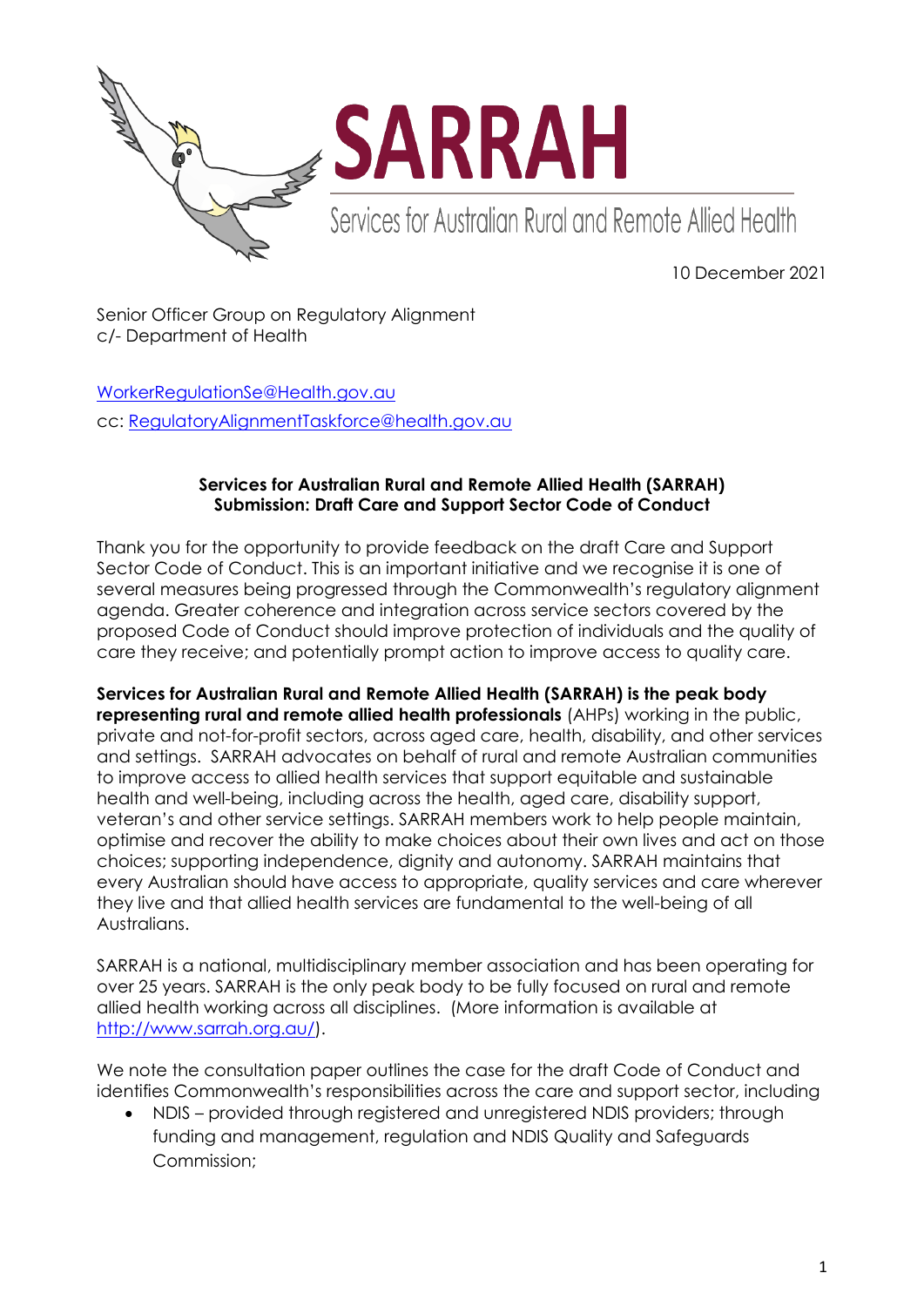- Aged care through the Commonwealth's predominant funding role, provider approval, assessments, and safety and quality, as set out under the aged care legislation, and other aged services;
- Veterans' care comprising a range of services delivered under various funded programs.

We appreciate the initiative to expand coverage of a shared Code of Conduct comes in response to the *Aged Care Royal Commission*, with further impetus associated with the *Royal Commission into Violence, Abuse, Neglect and Exploitation of People with Disability* and the recently commenced *Royal Commission into Defence and Veteran Suicide.* That three Royal Commissions and numerous other parliamentary inquiries and reports have found so much evidence of neglect and abuse of people who are among our most vulnerable points to the need for fundamental, systemic reform and culture change. The proposed Code of Conduct is an important element. However, the Code of Conduct will only deliver the required result if the policy, program, workforce skills and capacity are also available to facilitate the quality of care identified in the draft Code.

The draft Code is a ready adaptation of that which already applies to the NDIS. Unfortunately, while the Code has been in operation for some years, many NDIS participants are unable to access care of the quality described in the Code or envisaged under the objectives of the Scheme. Put simply, the existence of a Code, funded, programs, legislation and adoption of international conventions on a range of human rights, for many people, has not translated to being able to access such services. The Code of Conduct will be more meaningful if it is accompanied by a commitment to a Duty of Care that applies to individuals working in these care systems, service providers and managers, regulators, policy makers and funders.

SARRAH notes the importance of ensuring compliance with the Code and supports it. However, considering information provided by many of our members who attempt to provide quality services across Australia, it is difficult to see how the Code could be adhered to, let alone promoted, if the workforce required to meet a recipient's selfdetermination, decision-making, health, development, support or enablement goals and needs safely is not available. This is precisely the situation now across much of Australia and appears to be worsening<sup>1</sup>.

As regards compliance, if a provider in a rural area makes every reasonable attempt to secure a therapeutic service which is appropriate for a care recipient but is unable to do so, due to workforce and service shortages (even assuming funding would support such interventions), would the provider and others involved be subject to compliance action? If, in these circumstances, a provider is not subject to compliance action what protection is afforded for the care recipient? What, if any, duty of care or compliance action might be taken to ensure access to such services, including those where a legal service entitlement might exist? SARRAH believes these are important issues that need to be considered in determining whether the proposed Code of Conduct provides more than a theoretical protection for people in care.

The mal-distribution of allied health professionals (meaning workforce shortages) in rural and remote Australia are about twice as severe as for medical practitioners (themselves in very short supply) with numbers dropping sharply with remoteness. The following graph shows the distribution by remoteness (where MMM1 is inner metropolitan and MMM7 is very remote) for a selection of allied health professions compared with GPs. (Source:

 $\overline{\phantom{a}}$ 

<sup>&</sup>lt;sup>1</sup> See the projections for the Health Care and Social Assistance sector – [here.](https://lmip.gov.au/PortalFile.axd?FieldID=2787733&.docx)